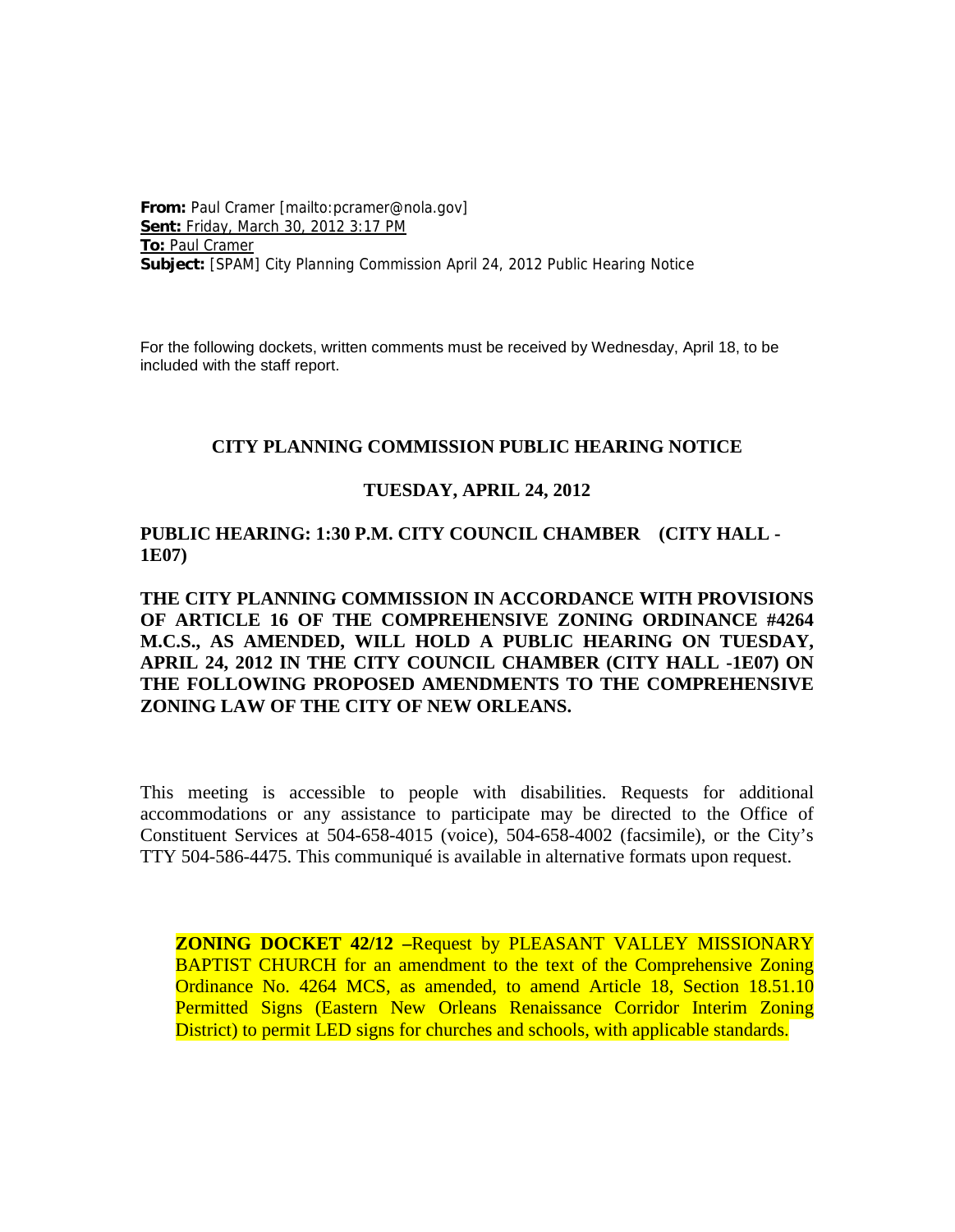**ZONING DOCKET 43/12 –**Request by DOBY PROPERTIES, LLC for a Zoning Change from an HMR-1 Historic Marigny/Tremé Residential District to an HMC-2 Historic Marigny/Tremé Commercial District and a Conditional Use to permit an amusement place, on Square 199, Lot 1 or A, and B or B-1, in the Second Municipal District, bounded by North Claiborne and Ursulines Avenue, North Robertson and Governor Nicholls Streets. The municipal addresses are 1601 Ursulines Avenue and 1113 North Robertson Street. (ZBM D-13/PD 4)

**ZONING DOCKET 44/12** – Request by JOSEPH J. PACIERA, JOSEPH C. PACIERA and TONI ANN PACIERA for a Conditional Use to permit the sale of alcoholic beverages for consumption on-premises at a standard restaurant in a B-1A Neighborhood Business District, on Square 73, Lot 9 or B and 1, in the Fourth Municipal District, bounded by Jackson Avenue, Annunciation, Chippewa and Josephine Streets. The municipal address is 739 Jackson Avenue. (ZBM C-15/PD 2)

**ZONING DOCKET 45/12** – Request by ATKINS NOLA, LLC for a Residential Planned Community (RPC) District overlay to permit a multi-family development in an existing structure in an RD-2 Two-Family Residential District on Square 232, Lot 7, 8 and ½ 9, in the Sixth Municipal District, bounded by Napoleon Avenue, Camp, Magazine and Jena Streets. The municipal address is 912 Napoleon Avenue. (ZBM B-15/PD 3)

**ZONING DOCKET 46/12 –** Request by 4 Z'S VENTURES, LLC for a Conditional Use to permit a retail establishment greater than 10,000 square feet in floor area in a C-1A General Commercial District, on Square 238, Lot 1 or X, or Lots Pt. 32A, 2, 1, 6, 5 and Pt. of an undesignated lot, in the First Municipal District, bounded by the Pontchartrain Expressway, Carondelet, Clio, and Baronne Streets. The municipal address is 1117 Carondelet Street. (ZBM C-14/PD 2)

**ZONING DOCKET 47/12 –** Request by VILMA NORTON for a Conditional Use to permit a fast food restaurant in a B-1 Neighborhood Business District, on Square 98, Lot 5, in the Seventh Municipal District, bounded by Maple, Burthe, Adams and Hillary Streets. The municipal address is 7621 Maple Street. (ZBM A-13/PD 3)

THE CITY PLANNING COMMISSION, IN ACCORDANCE WITH ARTICLE 16 OF THE COMPREHENSIVE ZONING ORDINANCE 4264 MCS AS AMENDED, WILL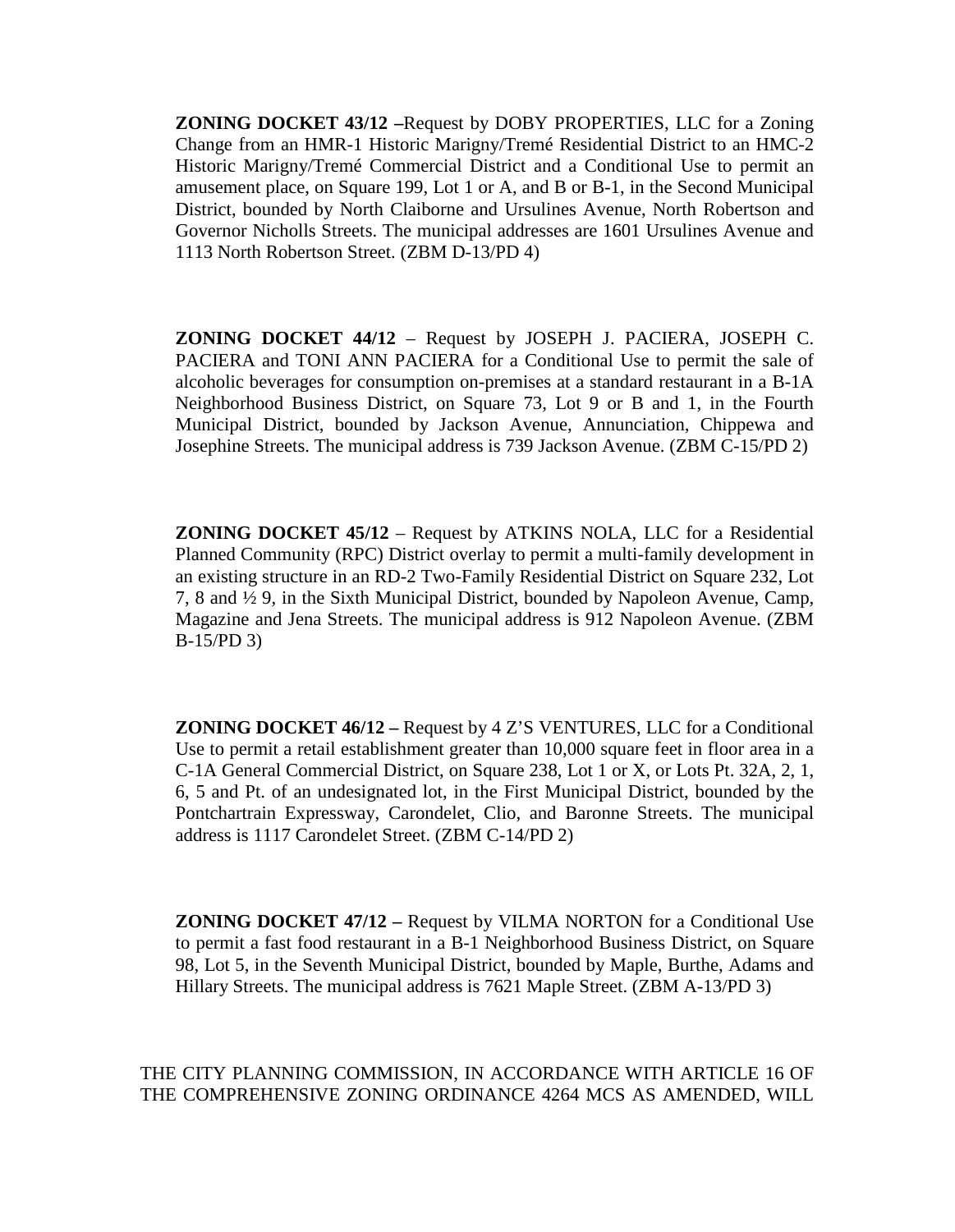HEAR ALL PROPONENTS AND OPPONENTS TO THE ABOVE PROPOSED CHANGES TO THE COMPREHENSIVE ZONING LAW OF THE CITY OF NEW ORLEANS. ALL INTERESTED PARTIES ARE ENCOURAGED TO ATTEND AND ALL RELEVANT COMMENTS CONCERNING THE PROPOSED CHANGES ARE ENCOURAGED. YOU MAY ALSO SUBMIT WRITTEN COMMENTS TO THE EXECUTIVE DIRECTOR IN ADVANCE BY MAIL (1340 POYDRAS STREET, SUITE 900, NEW ORLEANS, LA 70112) OR FAX (504-658-7032). ALL WRITTEN COMMENTS MUST BE RECEIVED BY CLOSE OF BUSINESS ON THE WEDNESDAY PRIOR TO THE HEARING DATE.

April  $3^{\text{rd}}$ ,  $10^{\text{th}}$  and  $17^{\text{th}}$ ,  $2012$ 

Yolanda Rodriguez, Executive Director

# **CITY PLANNING COMMISSION PUBLIC HEARING NOTICE**

# **TUESDAY, APRIL 24, 2012**

### **PUBLIC HEARING: 1:30 PM CITY COUNCIL CHAMBER (CITY HALL -1E07)**

**THE CITY PLANNING COMMISSION IN ACCORDANCE WITH PROVISIONS OF THE REVISED STATUTES OF THE STATE OF LOUISIANA AND THE CITY CHARTER REGARDING PROPERTY DISPOSITIONS, WILL HOLD A PUBLIC HEARING ON TUESDAY, APRIL 24, 2012 FOLLOWING THE ZONING PUBLIC HEARING, IN THE CITY COUNCIL CHAMBER (CITY HALL 1E07), ON THE FOLLOWING PROPOSED PROPERTY DISPOSITION.**

**Property Disposition 5/12:** Consideration of the sale of a portion of South Front Street, bounded by Octavia, Joseph and Tchoupitoulas Streets and Leake Avenue, in the Sixth Municipal District, to be incorporated into the adjacent properties for the expansion of a car wash. (ZBM A-15, PD-3)

This meeting is accessible to people with disabilities. Requests for additional accommodations or any assistance to participate may be directed to the Office of Constituent Services at 504-658-4015 (voice), 504-658-4002 (facsimile), or the City's TTY 504-586-4475. This communiqué is available in alternative formats upon request.